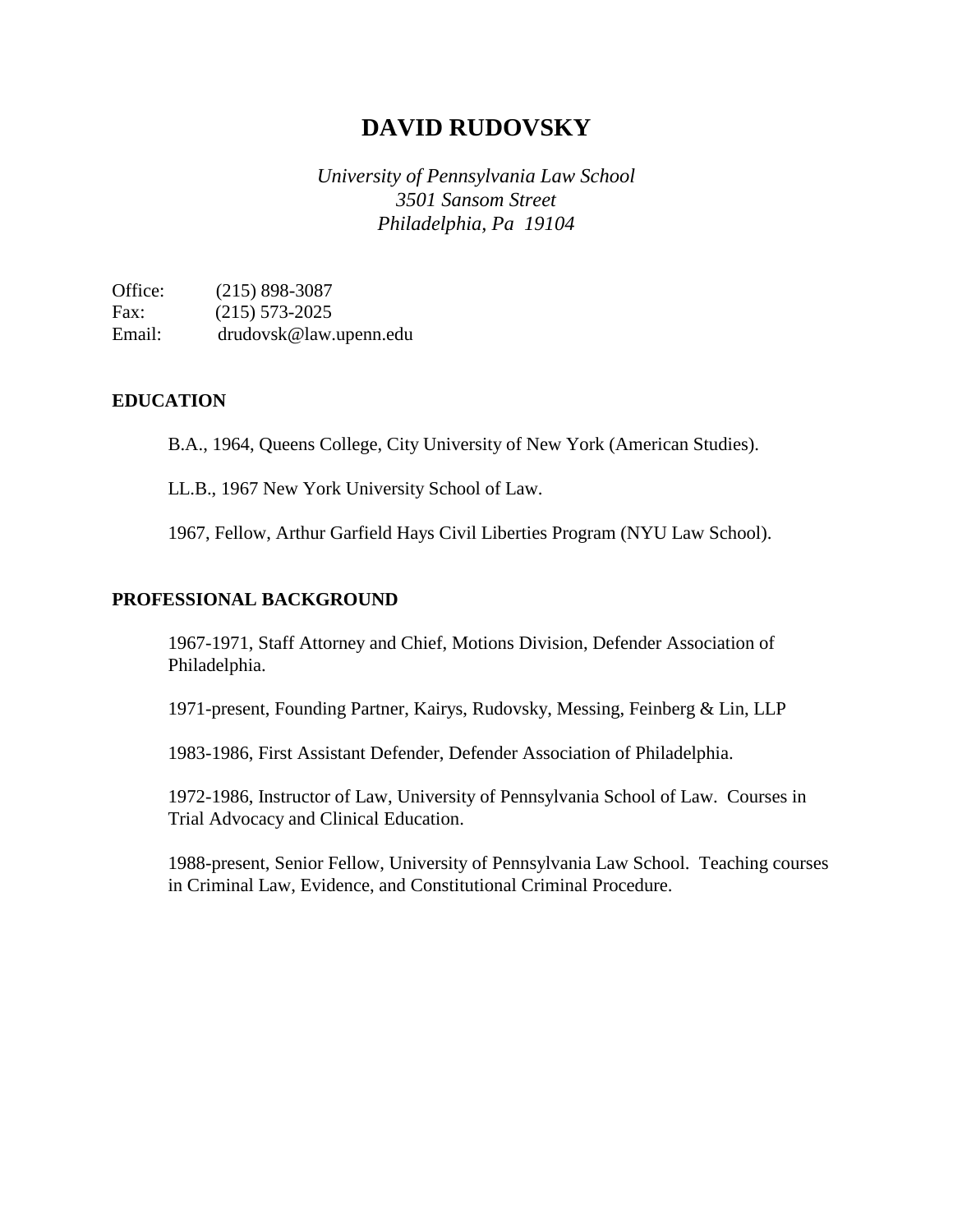#### **ACTIVITIES**:

Lecturer at numerous seminars and continuing legal education presentations on criminal procedure, constitutional law, and civil rights and civil liberties litigation.

2007 to 2018, President, Board of Directors, Defender Association of Philadelphia

2008-2016, Vice President, Board of Directors of Pennsylvania Innocence Project

1994-2007, President, Pennsylvania Institutional Law Project

1991-2003, Member, Board of Directors, American Civil Liberties Union; 1990-present, General Counsel to Pennsylvania ACLU.

#### **PUBLICATIONS**

Michael Avery, Karen Blum and David Rudovsky, Police Misconduct: Law and Litigation (Thomson Reuters, 2018,  $3<sup>rd</sup>$  ed.)

Oral Argument in the Third Circuit, in Third Circuit Appellate Practice Manual (PBI, 2016)

David Rudovsky, Alan Bronstein and Ed. Koren, The Rights of Prisoners (1990)

David Rudovsky and David Harris, Terry Stops-and-Frisks: The Troubling Use of Common Sense in a World of Empirical Data, Ohio State L. J (forthcoming, 2018).

David Rudovsky, "Qualified Immunity as Doctrine of Dilution of Constitutional Rights," in Michael Avery, ed., WE DISSENT (2008)

Human Rights in Northern Ireland (Helsinki Watch, 1991, with Norman Dorsen and Lois Whitman)

The Law of Arrest, Search and Seizure in Pennsylvania (PBI Press, 2016, 9th ed.)

Debate, The Constitutionality of Stop and Frisk in New York City, 162 U. Pa. L. Rev. Online 117 (2103)

*Gideon* and the Effective Assistance of Counsel: The Rhetoric and the Reality, 32 Law & Inequality J. 371 (2014)

Litigating Civil Rights Cases to Reform Racially Biased Criminal Justice Practices, 39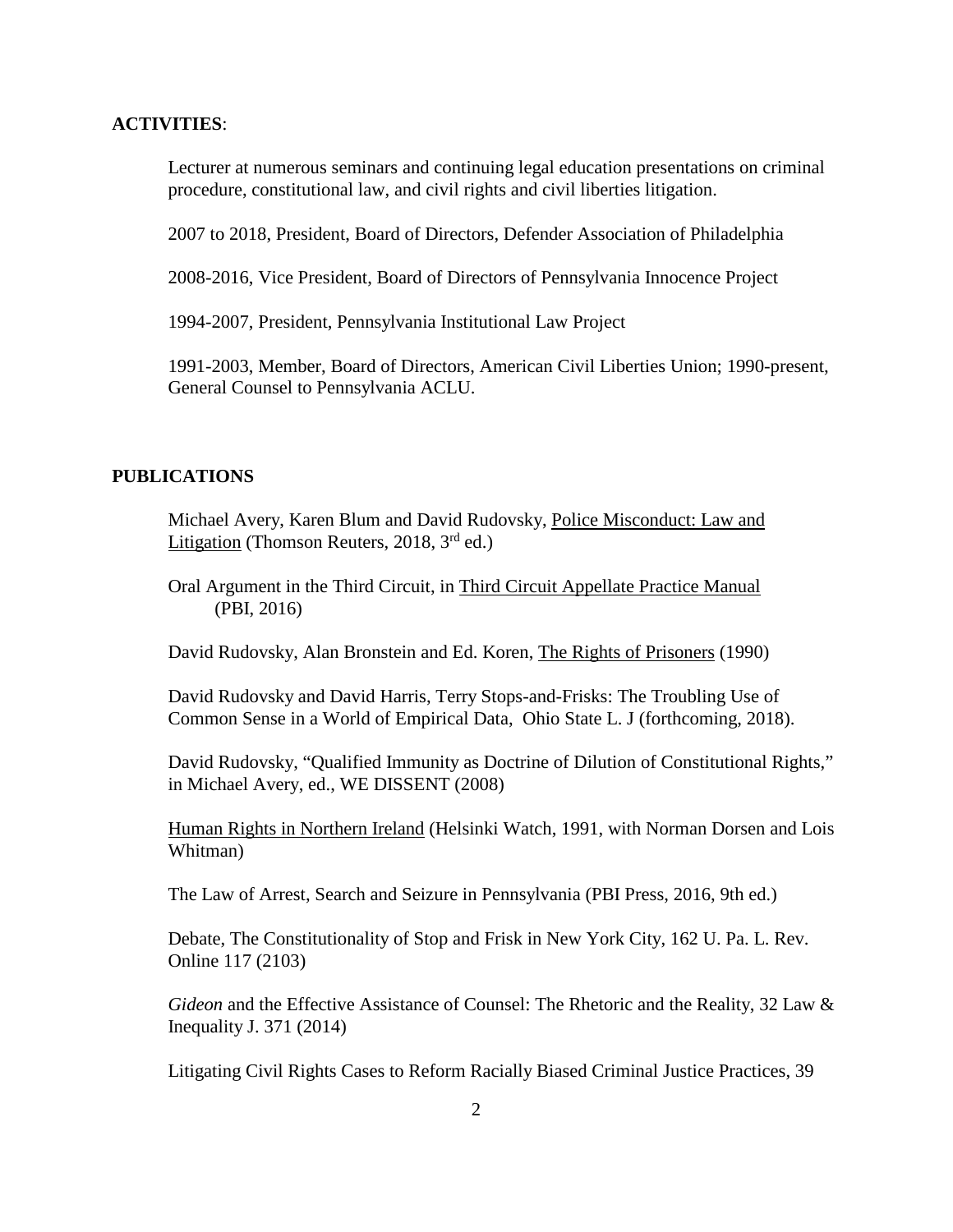Columbia Human Rights L. Rev. 97 (2007)

Habeas Corpus, The Suspension Clause, and the Field Theory, A Response to Professor Vladeck, 80 Temple L Rev. 441 (2007)

"Running in Place: The Paradox of Expanding Rights and Restricted Remedies," 2005 Ill. L. Rev. 1199 (2005).

"Law Enforcement By Stereotypes and Serendipity: Racial Profiling and Searches Without Cause," 3 U.Pa.J. of Constitutional Law, 296 (2001).

"The Impact of the War on Drugs on Procedural Fairness and Racial Equality," 1994 Univ. of Chicago L. Forum 237 (1994).

"Police Abuse: Can The Violence Be Contained?", 27 Harvard Civil Rights - Civil Liberties L. Rev. 465 (1992).

Crime, Law Enforcement, and Constitutional Rights," in A Less Than Perfect Union, Jules Lobel, ed. (1988).

"Criminal Justice: The Accused," in Our Endangered Rights, Norman Dorsen, ed. (1984).

"The Criminal Justice System and the Role of the Supreme Court," The Politics of Law, David Kairys, ed. (Pantheon, 1990).

John Gray and David Rudovsky, The Court Acknowledges the Illegitimate, 118 U. Pa. L. Rev. 1 (1969).

The Right to Counsel Under Attack, 136 U. Pa. L. Rev. 1965 (1988).

AThe Qualified Immunity Doctrine in the Supreme Court: Judicial Activism and the Restriction of Constitutional Rights," 138 U. Pa. L. Rev. 23 (1989).

Norman Dorsen and David Rudovsky, Some Thoughts on Dissent, Personal Liberty and War, 54 ABA Journal 752 (1968).

Book Review, Felons and the Vote, The National Law Journal, December 18, 2006

Book Review, "Judicial First Aid," The Nation, August 17, 1977, p. 153.

"Litigating Prison Conditions in Philadelphia," 65 Prison Journal 64 (1985).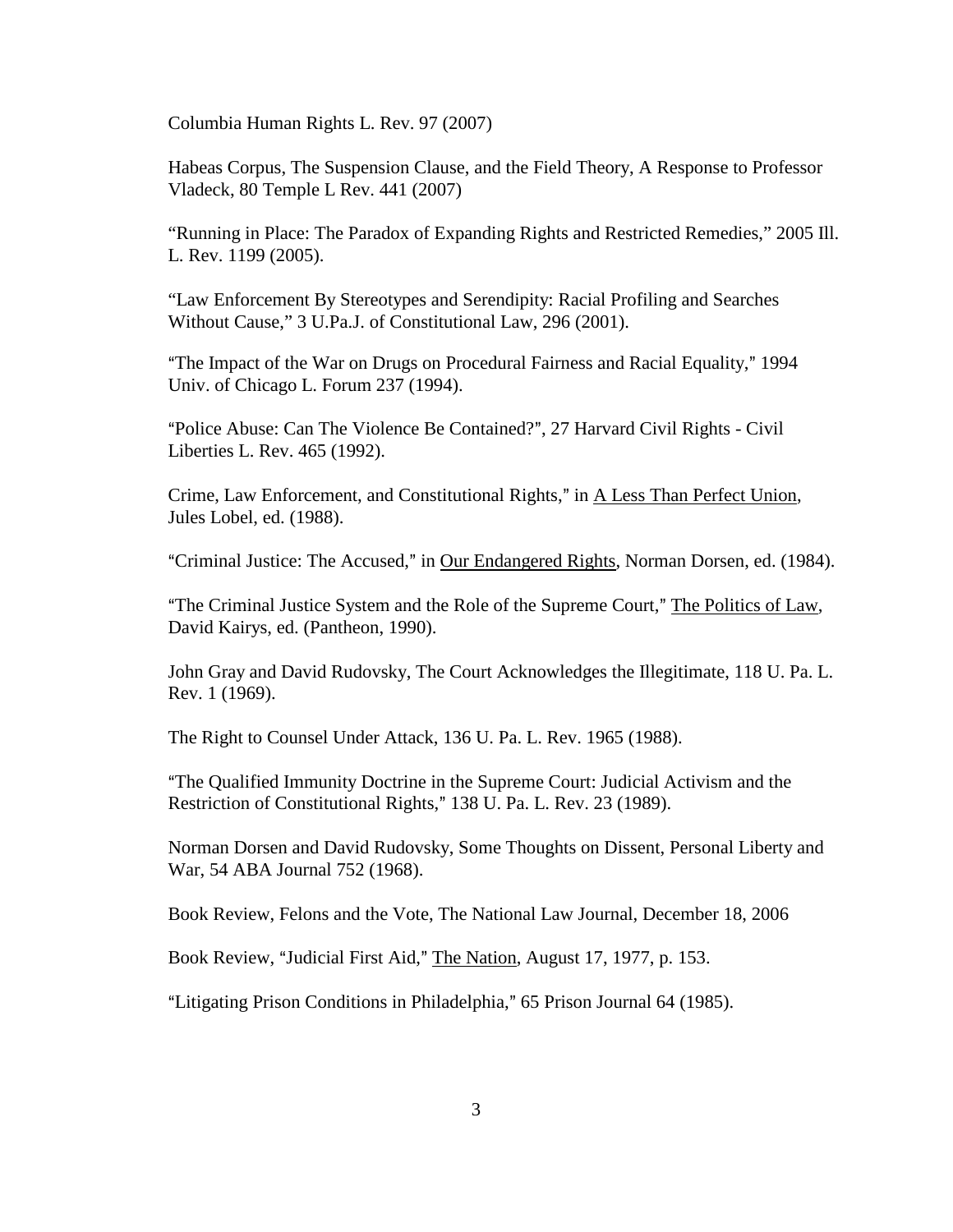### **Op-Ed Articles**

"Bar Testimony of Jailhouse Informants," Philadelphia Inquirer, March 18, 1989.

"Courts Gave OK to Brutal Cops," Philadelphia Inquirer, March 27, 1991.

"Do Criminal Suspects Have a Right to Privacy?", Philadelphia Inquirer, November 19, 1991.

"What are the Limits of Free Speech?" Philadelphia Inquirer, August 16, 1992.

"Schools Are Cut Back While Prisons Get More," Philadelphia Inquirer, June 4, 1993.

"When Should a Police Raiding Party Knock?" Philadelphia Inquirer, March 2, 1994.

"Why It Was Hands Off On the Police," Philadelphia Inquirer, August 28, 1995.

"A Witness Silenced: By the District Attorney," Philadelphia Inquirer, July 21, 2010

## **AWARDS**

Judge Gerald F. Flood Memorial Award (For Public Interest Accomplishments), Philadelphia Bar Foundation (1985)

MacArthur Foundation Fellowship and Award for Accomplishments in Civil Rights Law and Criminal Justice (1986)(MacArthur "Genius Award")

ACLU Civil Liberties Award (1990)

Bread and Roses Community Fund Social Justice Award (1995)

Penn Law School Memorial Award for Teaching Excellence, 1990, 1993, 2004, 2007, 2012, 2015

University of Pennsylvania Lindback Award for Teaching Excellence, 1996

Cesare Beccaria Award for Work in Criminal Justice (Philadelphia Bar Association, 2006)

ACLU Keystone Award for Contributions to Civil Liberties (2009)

Defender Association Lifetime Achievement Award (2012)